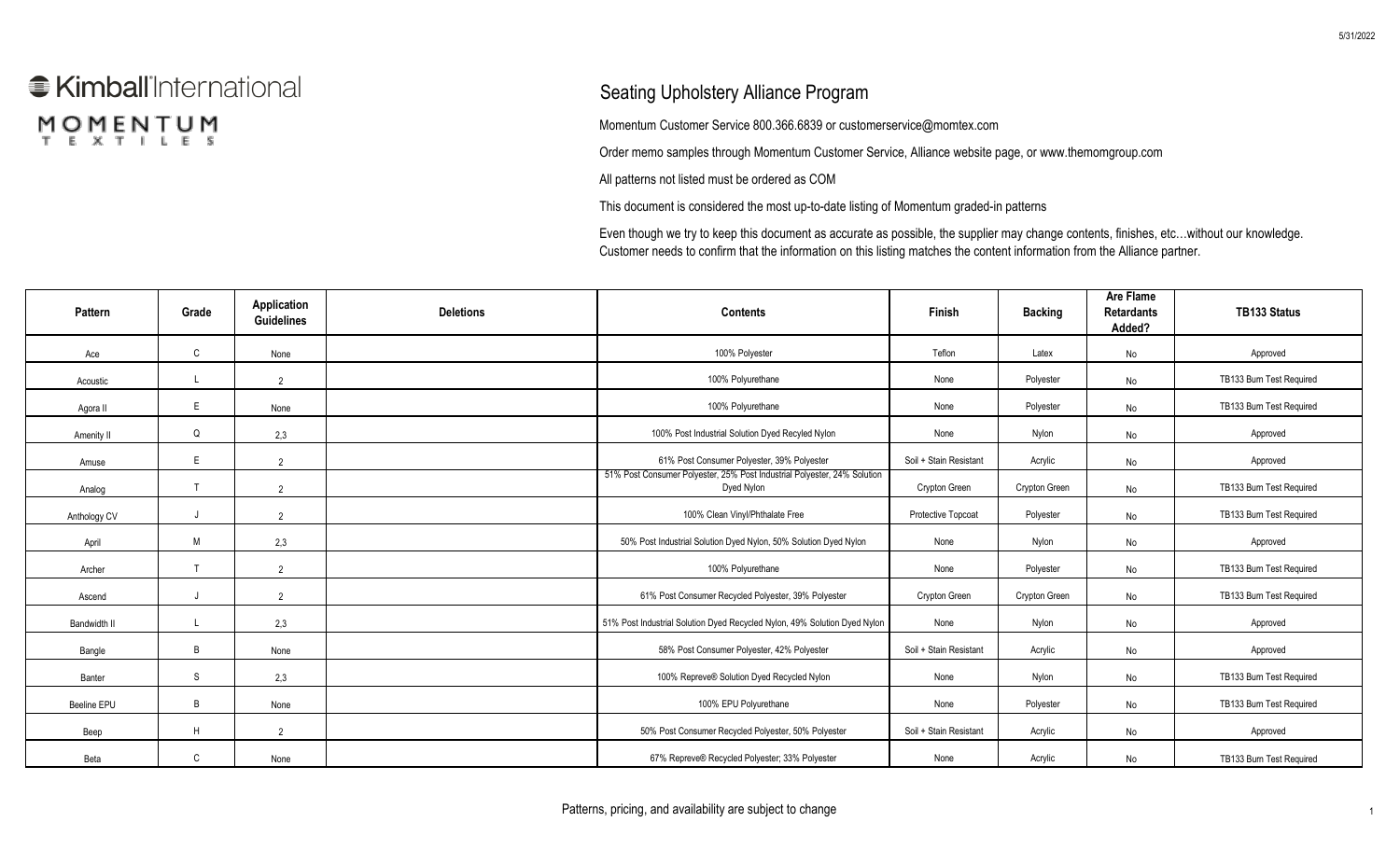| Pattern      | Grade          | Application<br><b>Guidelines</b> | <b>Deletions</b> | <b>Contents</b>                                                                                              | Finish                 | <b>Backing</b> | <b>Are Flame</b><br><b>Retardants</b><br>Added? | TB133 Status             |
|--------------|----------------|----------------------------------|------------------|--------------------------------------------------------------------------------------------------------------|------------------------|----------------|-------------------------------------------------|--------------------------|
| Bobby        | $\overline{A}$ | $\overline{2}$                   |                  | 68% Post Consumer Recycled Polyester, 32% Polyester                                                          | None                   | Acrylic        | No                                              | Approved                 |
| Boom II      | $\mathsf{C}$   | None                             |                  | 71% Post Consumer Recycled Polyester, 29% Polyester                                                          | Soil + Stain Resistant | Acrylic        | No                                              | Approved                 |
| Boxcar       | R              | 2,6                              |                  | 76% Bella-Dura® Solution Dyed Recycled Polyolefin, 24% Solution Dyed Nylon                                   | Teflon                 | Acrylic        | No                                              | TB133 Burn Test Required |
| Bravo II     | E              | None                             |                  | 100% Polyurethane                                                                                            | None                   | Polyester      | No                                              | TB133 Burn Test Required |
| <b>Brink</b> | $\mathbf{L}$   | 2                                |                  | 49% Polyester; 33% Post Industrial Recycled Polyester; 18% Post Consumer<br><b>Recycled Polyester</b>        | None                   | None           | No                                              | TB133 Burn Test Required |
| <b>Brisk</b> | $\circ$        | 2,3                              |                  | 100% Repreve® Solution Dyed Recycled Nylon                                                                   | None                   | Nylon          | No                                              | Approved                 |
| Buoy         | $\mathbf{I}$   | $\overline{2}$                   |                  | 76% Bella-Dura® Solution Dyed Polyolefin, 24% Solution Dyed Nylon                                            | Soil + Stain Resistant | Acrylic        | No                                              | TB133 Burn Test Required |
| Cairo II     | K              | None                             |                  | 51% Post Industrial Recycled Polyester, 32% Bamboo, 17% Post Consumer<br><b>Recycled Polyester</b>           | Soil + Stain Resistant | Acrylic        | No                                              | TB133 Burn Test Required |
| Camber       | $\circ$        | 2,3                              |                  | 100% Repreve® Solution Dyed Recyled Nylon                                                                    | None                   | Nylon          | No                                              | Approved                 |
| Canter EPU   | $\mathsf{A}$   | None                             |                  | 100% EPU Polyurethane                                                                                        | None                   | Polyester      | No                                              | TB133 Burn Test Required |
| Carlo        | $\perp$        | 2, 6                             |                  | 78% Cotton, 22% Nylon                                                                                        | Incase                 | Acrylic        | No                                              | TB133 Burn Test Required |
| Cashmere II  | E              | None                             |                  | 100% Polyurethane                                                                                            | None                   | Polyester      | No                                              | TB133 Burn Test Required |
| Central      | J              | $\overline{2}$                   |                  | 62% Repreve® Post Consumer Recycled Polyester, 38% Polyester                                                 | Crypton Green          | Crypton Green  | No                                              | TB133 Burn Test Required |
| Centric      | $\mathsf{L}$   | 2                                |                  | 72% Post Consumer Recycled Polyester, 28% Solution Dyed Nylon                                                | Teflon                 | Acrylic        | No                                              | Approved                 |
| Channel      | K              | $\overline{2}$                   |                  | 74% Repreve® Post Consumer Recycled Polyester, 26% Polyester                                                 | Crypton Green          | Crypton Green  | No                                              | TB133 Burn Test Required |
|              |                |                                  |                  |                                                                                                              |                        |                |                                                 |                          |
| Chant        | $\cdot$        | None                             |                  | 100% Post Consumer Recycled Polyester                                                                        | Greenshield            | None           | No                                              | Approved                 |
| Chime CV     |                | $\overline{2}$                   |                  | 100% Clean Vinyl/Phthalate Free                                                                              | Protective Topcoat     | Polyester      |                                                 |                          |
| Clang        | E              | None                             |                  | 73% Post Consumer Recycled Polyester, 27% Polyester                                                          | Soil + Stain Resistant | Acrylic        | No                                              | Approved                 |
| Collect      | F              | None                             |                  | 55% Olefin; 24% Post Consumer Recycled Polyester; 18% Post Industrial<br>Recycled FR Polyester; 3% Polyester | None                   | Acrylic        | No                                              | TB133 Burn Test Required |
| Colorwheel   | $\circ$        | 2                                |                  | 71% Post Consumer Recycled Polyester/ 29% Solution Dyed Nylon                                                | Nanotex                | Acrylic        | No                                              | TB133 Burn Test Required |
| Cover Cloth  | $\mathsf{C}$   | $\overline{1}$                   |                  | 56% Repreve® Post Consumer Recycled Polyester, 44% Polyester                                                 | Crypton Green          | Crypton Green  | No                                              | TB133 Burn Test Required |
| Cube         | P              | $\overline{2}$                   |                  | 74% Post Consumer Recycled Polyester; 26% Solution Dyed Nylon                                                | <b>INCASE</b>          | Acrylic        | No                                              | TB133 Burn Test Required |
| Culture      | H              | None                             |                  | 70% Post Industrial Recycled Polyester; 20% Polyester; 10% Post Consumer<br>Recycled Polyester               | None                   | None           | No                                              | TB133 Burn Test Required |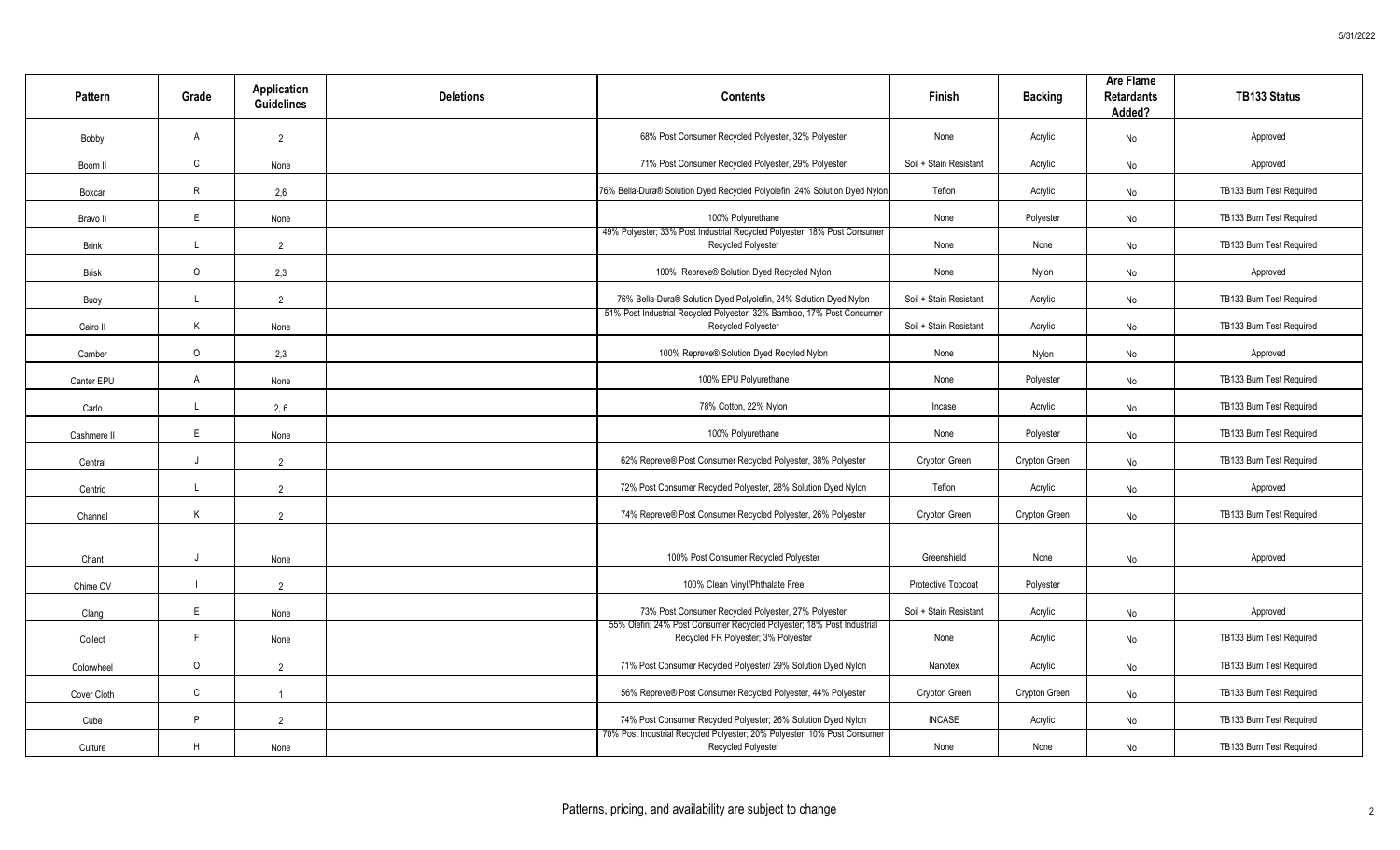| <b>Pattern</b> | Grade        | Application<br><b>Guidelines</b> | <b>Deletions</b> | <b>Contents</b>                                                                                          | Finish                 | <b>Backing</b> | <b>Are Flame</b><br><b>Retardants</b><br>Added? | TB133 Status             |
|----------------|--------------|----------------------------------|------------------|----------------------------------------------------------------------------------------------------------|------------------------|----------------|-------------------------------------------------|--------------------------|
| Current        | D            | None                             |                  | 100% Post Consumer Recycled Polyester                                                                    | Soil + Stain Resistant | Acrylic        | No                                              | Approved                 |
| Cycle          | H            | $\overline{2}$                   |                  | 100% Polyurethane                                                                                        | None                   | Polyester      | No                                              | TB133 Burn Test Required |
| Dart           | E.           | $\overline{2}$                   |                  | 89% Post Consumer Recycled Polyester, 11% Polyester                                                      | None                   | Acrylic        | No                                              | Approved                 |
| Dash           | M            | $\overline{2}$                   |                  | 67% Post Consumer Recycled Polyester, 33% Solution Dyed Nylon                                            | Teflon                 | Acrylic        | No                                              | Approved                 |
| Dayspell       | $\mathsf{J}$ | None                             |                  | 77% Post Consumer Recycled Polyester, 23% Solution Dyed Nylon                                            | Incase                 | Acrylic        | No                                              | TB133 Burn Test Required |
| Decode         | E            | $\overline{2}$                   |                  | 100% Post Consumer Recycled Polyester                                                                    | Soil + Stain Resistant | Acrylic        | No                                              | Approved                 |
| Delano         | $\mathsf{J}$ | None                             |                  | 69% Polyester, 31% Rayon                                                                                 | Teflon                 | Acrylic        | No                                              | TB133 Burn Test Required |
| Dive           | N            | $\overline{2}$                   |                  | 100% Terratex® Post Consumer Recycled Polyester                                                          | None                   | None           | No                                              | Approved                 |
| Domain         | K            | $\overline{2}$                   |                  | 70% Repreve® Post Consumer Recycled Polyester, 30% Polyester                                             | Crypton Green          | Crypton Green  | No                                              | TB133 Burn Test Required |
| Edison         | $\mathbf{L}$ | 1,2                              |                  | 78% Post Consumer Recycled Polyester, 22% Solution Dyed Nylon                                            | Incase                 | Acrylic        | No                                              | TB133 Burn Test Required |
| Embark         | K            | $\overline{2}$                   |                  | 70% Bella-Dura® Solution Dyed Polyolefin, 30% Solution Dyed Nylon                                        | Soil + Stain Resistant | Acrylic        | No                                              | TB133 Burn Test Required |
| Endurance EPU  | $\mathsf{C}$ | None                             |                  | 100% EPU Polyurethane                                                                                    | None                   | Polyester      | No                                              | TB133 Burn Test Required |
| Eon EPU        | $\mathtt{C}$ | $\overline{1}$                   |                  | 100% EPU Polyurethane                                                                                    | None                   | Polyester      | No                                              | TB133 Burn Test Required |
| Epic           | $\mathsf{C}$ | None                             |                  | 50% Polyester, 32% Post Industrial Recycled Polyester, 18% Post Consumer<br>Recycled Polyester           | Soil + Stain Resistant | Acrylic        | No                                              | Approved                 |
| Essay          | $\circ$      | 2,3                              |                  | 100% Repreve® Solution Dyed Recycled Nylon                                                               | None                   | Nylon          | No                                              | Approved                 |
| Evo CV         | $\mathsf{C}$ | None                             |                  | 100% Clean Vinyl                                                                                         | Protective Topcoat     | Polyester      | No                                              | TB133 Burn Test Required |
| Evolve         | $\mathsf{Q}$ | $\overline{2}$                   |                  | 42% Post Consumer Recycled Polyester, 33% Solution Dyed Nylon, 25% Post<br>Industrial Recycled Polyester | Crypton Green          | Crypton Green  | No                                              | TB133 Burn Test Required |
| Expo           | B            | None                             |                  | 65% Post Industrial Recycled Polyester, 35% Post Consumer Recycled<br>Polyester                          | Soil + Stain Resistant | Acrylic        | No                                              | Approved                 |
| Faux Felt      | D            | None                             |                  | 62% Post Consumer Polyester, 38% Polyester                                                               | Crypton Green          | Crypton Green  | No                                              | TB133 Burn Test Required |
| Faux Mo        | $\mathsf{F}$ | $\overline{4}$                   |                  | 58% Post Consumer Polyester, 42% Polyester                                                               | Crypton Green          | Crypton Green  | No                                              | TB133 Burn Test Required |
| Fleet          | $\mathsf{N}$ | 2,6                              |                  | 67% Bella-Dura® Solution Dyed Polyolefin, 33% Solution Dyed Nylon                                        | Soil + Stain Resistant | Acrylic        | No                                              | TB133 Burn Test Required |
| Fling          | F            | None                             |                  | 100% Polyester                                                                                           | Crypton Green          | Acrylic        | No                                              | TB133 Burn Test Required |
| Flock          | D            | None                             |                  | 53% Recycled Polyester/ 47% Polyester                                                                    | Crypton Green          | None           | No                                              | TB133 Burn Test Required |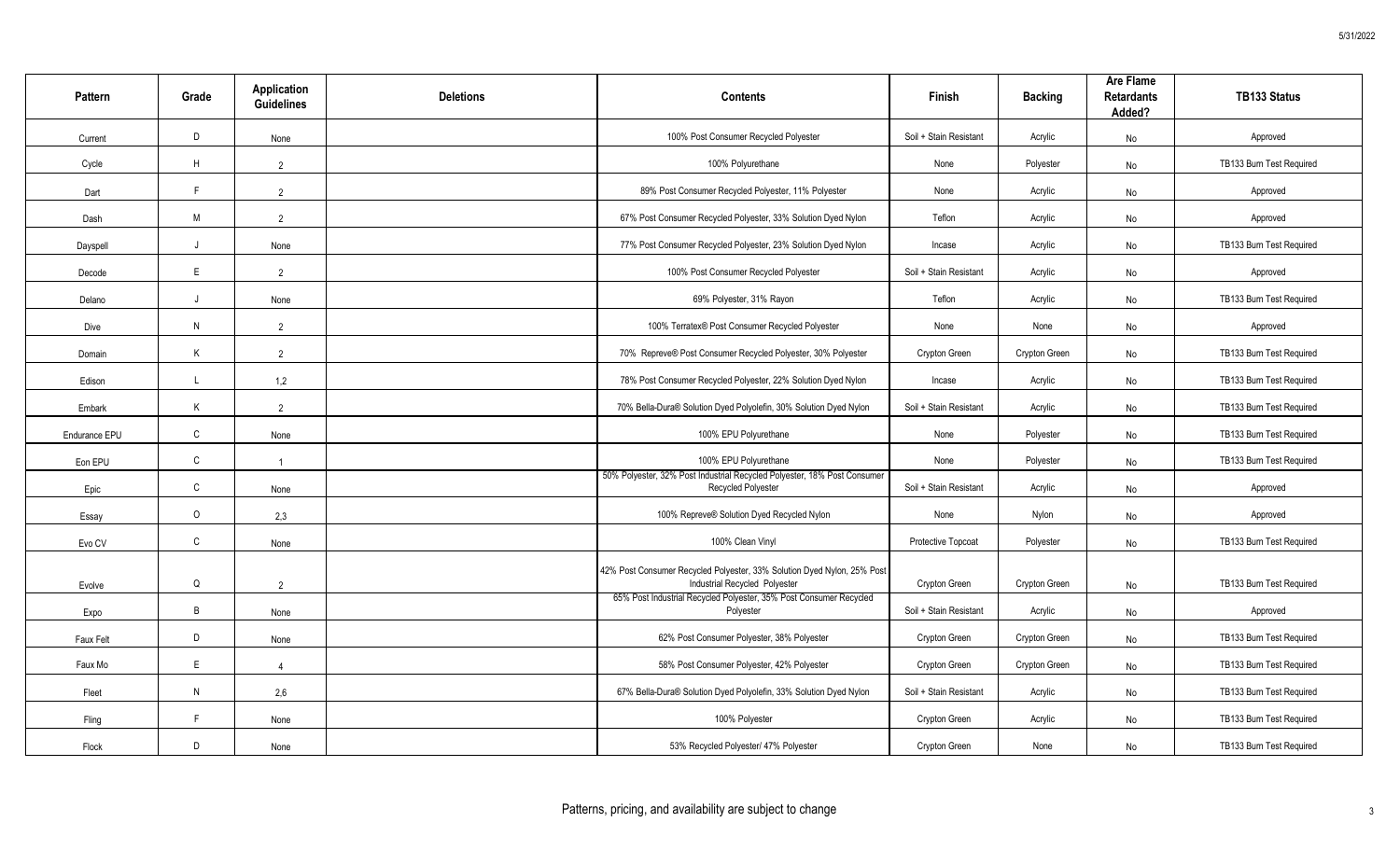| Pattern                | Grade        | Application<br><b>Guidelines</b> | <b>Deletions</b>                        | <b>Contents</b>                                                                                   | Finish                 | <b>Backing</b> | <b>Are Flame</b><br>Retardants<br>Added? | TB133 Status             |
|------------------------|--------------|----------------------------------|-----------------------------------------|---------------------------------------------------------------------------------------------------|------------------------|----------------|------------------------------------------|--------------------------|
| Flow                   | N            | 2                                |                                         | 64% Bella-Dura® Solution Dyed Polyolefin, 36% Solution Dyed Nylon                                 | Soil + Stain Resistant | Acrylic        | No                                       | TB133 Burn Test Required |
| Flux                   | M            | 2,5                              |                                         | 70% Cotton, 26% Nylon, 4% Rayon                                                                   | Incase                 | Polyester      | No                                       | TB133 Burn Test Required |
| Focal                  | F.           | $\overline{2}$                   |                                         | 57% Post Consumer Recycled Polyester, 43% Polyester                                               | Soil + Stain Resistant | Acrylic        | No                                       | Approved                 |
| Follow CV              | K            | $\overline{2}$                   |                                         | 100% Clean Vinyl/Phthalate Free                                                                   | Protective Topcoat     | Polyester      | No                                       | TB133 Burn Test Required |
| Foray                  | F            | None                             |                                         | 100% Polyurethane                                                                                 | None                   | Polyester      | No                                       | TB133 Burn Test Required |
| Free                   | B            | 2                                |                                         | 100% Post Consumer Reycled Polyester                                                              | Soil + Stain Resistant | Acrylic        | No                                       | Approved                 |
| Frida CV               | L            | $\overline{2}$                   |                                         | 100% Clean Vinyl/Phthalate Free                                                                   | Protective Topcoat     | Polyester      | No                                       | TB133 Burn Test Required |
| Fuse                   | $\mathsf{B}$ | None                             |                                         | 65% Post Industrial Recycled Polyester, 35% Post Consumer Recycled<br>Polyester                   | Soil + Stain Resistant | Latex          | No                                       | Approved                 |
| Glide                  | N            | $\overline{2}$                   |                                         | 44% Polyester; 32% Post Industrial Recycled Polyester; 24% Post Consumer<br>Recycled Polyester    | None                   | None           | No                                       | Approved                 |
| Graph                  | A            | None                             |                                         | 75% Post Consumer Recycled Polyester, 25% Polyester                                               | None                   | Acrylic        | No                                       | Approved                 |
| Grid                   | C            | None                             |                                         | 64% Post Consumer Recycled Polyester, 36% Polyester                                               | None                   | Acrylic        | No                                       | Approved                 |
| Groove EPU             | $\mathsf C$  | None                             |                                         | 100% EPU Polyurethane                                                                             | None                   | None           | No                                       | TB133 Burn Test Required |
| Habit                  | E            | 2                                |                                         | 100% Post Consumer Recycled Polyester                                                             | Soil + Stain Resistant | Acrylic        | No                                       | Approved                 |
| Highline               | T            | $\overline{2}$                   |                                         | 76% Bella-Dura® Sol. Dyed Recycled Polyolefin; 24% Solution Dyed Nylon                            | None                   | None           | No                                       | TB133 Burn Test Required |
| Hitch                  | M            | $\overline{2}$                   |                                         | 65% Post Consumer Recycled Polyester; 20% Post Industrial Recycled FR<br>Polyester; 15% Polyester | None                   | Acrylic        | No                                       | TB133 Burn Test Required |
| Hobnob                 | D            | None                             |                                         | 51% Recycled Polyester; 49% Polyester                                                             | Crypton Green          | None           | No                                       | TB133 Burn Test Required |
| Hop                    | L            | $\overline{2}$                   |                                         | 35% Post Industrial Recycled Polyester; 33% Polyester; 32% Post Consumer<br>Recycled Polyester    | None                   | None           | No                                       | TB133 Burn Test Required |
| Hue                    | C            | None                             |                                         | 65% Post Industrial Recycled Polyester, 35% Post Consumer Recycled<br>Polyester                   | Teflon                 | Latex          | No                                       | Approved                 |
|                        |              |                                  |                                         |                                                                                                   |                        |                |                                          |                          |
| <b>Imperial Mohair</b> | P            | $\overline{4}$                   |                                         | 100% Mohair Face                                                                                  | Mothproof              | None           | No                                       | TB133 Burn Test Required |
| Infinity CZERO         | $\mathsf{A}$ | None                             |                                         | 74% Post Consumer Recylced Polyester, 26% Polyester                                               | Soil + Stain Resistant | Acrylic        | No                                       | Approved                 |
| Infusion               | L            | 1,2                              | 12.20: 09051909, 09051953, and 09051997 | 49% Post Industrial Recycled Polyester, 39% Rayon, 12% Post Consumer<br><b>Recycled Polyester</b> | Crypton Green          | Crypton Green  | No                                       | TB133 Burn Test Required |
| Interlock              | L            | 6                                |                                         | 54% POST INDUSTRIAL POLY/29% POST CONSUMER POLY/17%<br><b>NYLON</b>                               | <b>INCASE</b>          | Acrylic        | No                                       | TB133 Burn Test Required |
| Intermix II            | H            | $\overline{2}$                   |                                         | 100% Post Consumer Recycled Polyester                                                             | Soil + Stain Resistant | Acrylic        | No                                       | Approved                 |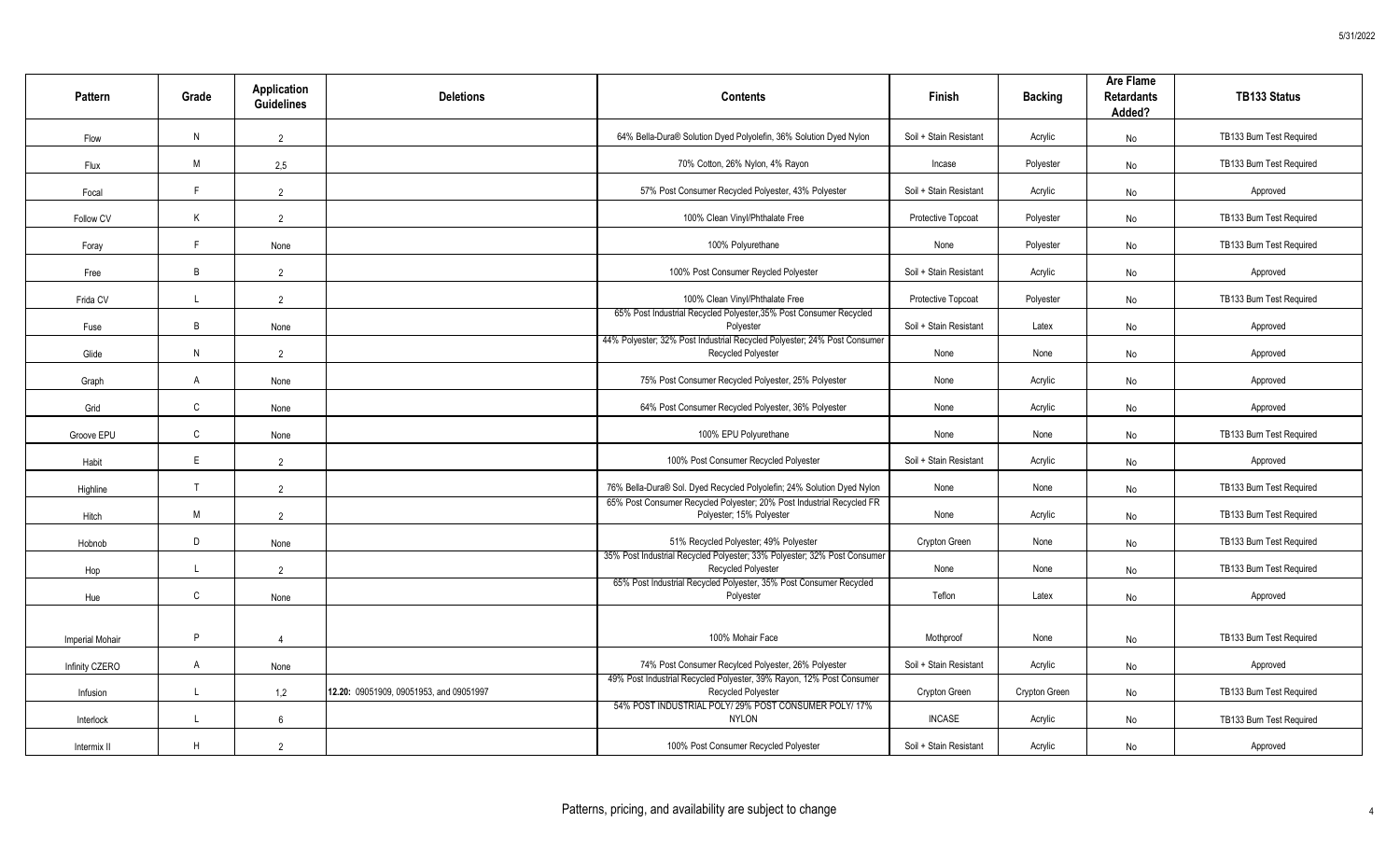| Pattern         | Grade        | Application<br><b>Guidelines</b> | <b>Deletions</b> | <b>Contents</b>                                                                                       | Finish                 | <b>Backing</b>   | <b>Are Flame</b><br><b>Retardants</b><br>Added? | TB133 Status             |
|-----------------|--------------|----------------------------------|------------------|-------------------------------------------------------------------------------------------------------|------------------------|------------------|-------------------------------------------------|--------------------------|
| Jitney          |              | None                             |                  | 69% Bella-Dura® Solution Dyed Polyolefin, 31% Solution Dyed Nylon                                     | Teflon                 | Acrylic          | No                                              | TB133 Burn Test Required |
| Jot             | G            | $\overline{2}$                   |                  | 100% Post Consumer Recycled Polyester                                                                 | None                   | Acrylic          | No                                              | Approved                 |
| Keynote         | F            | $\overline{1}$                   |                  | 100% Post-Consumer Recycled Polyester                                                                 | Crypton Green          | Crypton Green    | No                                              | TB133 Burn Test Required |
| Kindle          | $\mathsf{L}$ | $\overline{2}$                   |                  | 100% Terratex® Post Consumer Recycled Polyester                                                       | None                   | None             | No                                              | Approved                 |
| Kindred         |              | $\overline{7}$                   |                  | 100% Polyurethane                                                                                     | None                   | Polyester        | No                                              | TB133 Burn Test Required |
| Kinney          | G            | $\overline{2}$                   |                  | 56% Post Consumer Recycled Polyester, 44% Polyester                                                   | Soil + Stain Resistant | Acrylic          | No                                              | Approved                 |
| Kit             | D            | None                             |                  | 57% Recycled Polyester; 43% Polyester                                                                 | Crypton Green          | None             | No                                              | TB133 Burn Test Required |
| Knack           | D            | 2,5,6                            |                  | 100% Post Consumer Recycled Polyester                                                                 | Soil + Stain Resistant | Acrylic          | No                                              | Approved                 |
| Lana            | L            | 3,5                              |                  | 100% Lambswool                                                                                        | None                   | None             | No                                              | Approved                 |
| Lasso CV        | K            | $\overline{2}$                   |                  | 100% Clean Vinyl                                                                                      | Protective Topcoat     | Polyester        | No                                              | TB133 Burn Test Required |
| Ledge           | J            | $\overline{2}$                   |                  | 69% Post Consumer Recycled Polyester, 31% Polyester                                                   | Soil + Stain Resistant | Acrylic          | No                                              | Approved                 |
| Lella           | $\mathbf{I}$ | $\overline{2}$                   |                  | 51% Cotton, 28% Nylon, 11% Rayon, 10% Post Consumer Recycled Polyester                                | Incase                 | Acrylic          | No                                              | TB133 Burn Test Required |
| Leno            | K            | None                             |                  | 100% Polyurethane                                                                                     | None                   | Polyester        | No                                              | TB133 Burn Test Required |
| Lens            | G            | $\overline{2}$                   |                  | 81% Post Consumer Recycled Polyester                                                                  | None                   | Acrylic          | No                                              | Approved                 |
| Level           | $\mathsf{R}$ | $\overline{2}$                   |                  | 73% Sol. Dyed Recycled Polyolefin; 27% Solution Dyed Nylon                                            | Soil + Stain Resistant | Acrylic          | No                                              | TB133 Burn Test Required |
| Linen CV        | D            | None                             |                  | 100% Clean Vinyl                                                                                      | Protective Topcoat     | Polyester        | No                                              | TB133 Burn Test Required |
| Lineup          | E            | $\overline{2}$                   |                  | 100% Post Consumer Recycled Polyester                                                                 | Soil + Stain Resistant | Acrylic          | No                                              | Approved                 |
| Ling            | $\Omega$     | $\overline{4}$                   |                  | 54% Cotton, 46% Wool                                                                                  | Teflon                 | None             | No                                              | TB133 Burn Test Required |
| Lore            | K            | 3                                |                  | 100% Repreve® Solution Dyed Recycled Nylon                                                            | None                   | Nylon            | No                                              | Approved                 |
| Loupe           | $\circ$      | None                             |                  | 90% Polyester, 10% Cotton                                                                             | None                   | None             | No                                              | TB133 Burn Test Required |
| Mandala         | $\circ$      | 2                                |                  | 53% Post Consumer Recycled Polyester; 28% Polyester; 19% Post Industrial<br><b>Recycled Polyester</b> | None                   | None             | No                                              | TB133 Burn Test Required |
| Marathon CZERO  | $\mathsf{C}$ | None                             |                  | 75% Post Consumer Recycled Polyester, 25% Polyester                                                   | Soil + Stain Resistant | Acrylic          | No                                              | Approved                 |
| Millenium CZERO | $\mathsf C$  | None                             |                  | 85% Post Consumer Recycled Polyester, 15% Polyester                                                   | Soil + Stain Resistant | Acrylic          | No                                              | Approved                 |
| Mixology CV     | $\mathbf{I}$ | $\overline{2}$                   |                  | 100% CLEAN VINYL                                                                                      | PROTECTIVE TOPCOAT     | <b>POLYESTER</b> | No                                              | TB133 Burn Test Required |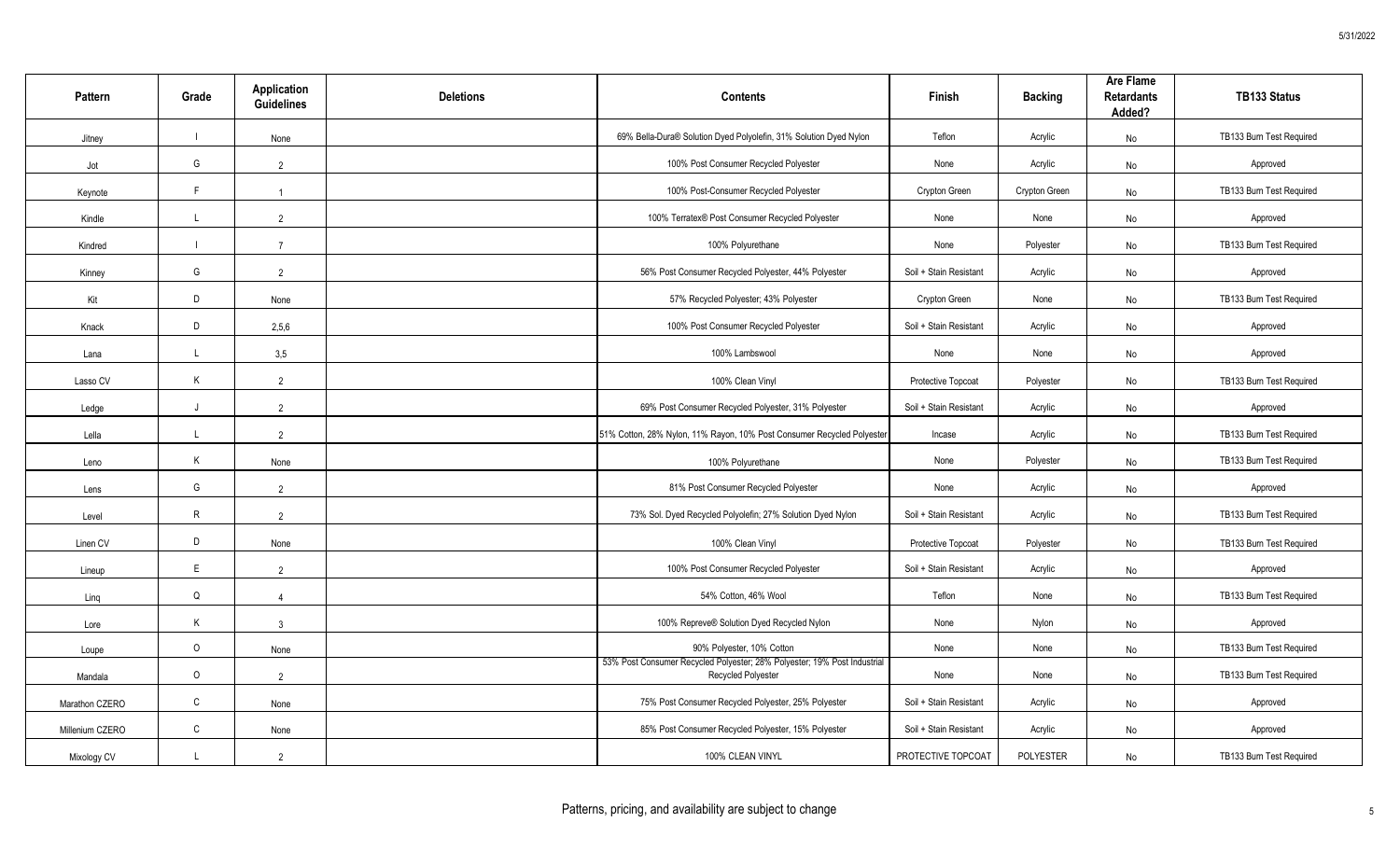| <b>Pattern</b> | Grade          | Application<br><b>Guidelines</b> | <b>Deletions</b> | <b>Contents</b>                                                                                          | Finish                 | <b>Backing</b> | <b>Are Flame</b><br><b>Retardants</b><br>Added? | TB133 Status             |
|----------------|----------------|----------------------------------|------------------|----------------------------------------------------------------------------------------------------------|------------------------|----------------|-------------------------------------------------|--------------------------|
| Mogul EPU      | E              | None                             |                  | 100% EPU Polyurethane                                                                                    | None                   | Polyester      | No                                              | TB133 Burn Test Required |
| Nifty          | D              | None                             |                  | 100% Polyurethane                                                                                        | None                   | Polyester      | No                                              | TB133 Burn Test Required |
| Odyssey CZERO  | C              | None                             |                  | 67% Post Consumer Recycled Polyester, 33% Polyester                                                      | Soil + Stain Resistant | Acrylic        | No                                              | Approved                 |
| Origin         | $\overline{B}$ | None                             |                  | 100% Post Consumer Recycled Polyester                                                                    | Soil + Stain Resistant | Acrylic        | No                                              | Approved                 |
| Otto           | C              | None                             |                  | 50% Repreve® Polyester; 50% Recycled Polyester                                                           | None                   | Acrylic        | No                                              | TB133 Burn Test Required |
| Parable        |                | 3                                |                  | 100% Repreve® Solution Dyed Recycled Nylon                                                               | None                   | Nylon          | No                                              | Approved                 |
| Parenthesis    | A              | None                             |                  | 50% Post Consumer Recycled Polyester, 50% Polyester                                                      | None                   | Acrylic        | No                                              | Approved                 |
| Perk           | B              | None                             |                  | 100% Post Consumer Recycled Polyester, 50% Polyester                                                     | Soil + Stain Resistant | Acrylic        | No                                              | Approved                 |
| Photon         | <b>L</b>       | $\overline{2}$                   |                  | 76% Post Consumer Recycled Polyester, 24% Solution Dyed Nylon                                            | Incase                 | Acrylic        | No                                              | TB133 Burn Test Required |
| Ping           | $\cdot$        | $\overline{2}$                   |                  | 54% Post Consumer Recycled Polyester, 46% Polyester                                                      | Soil + Stain Resistant | Acrylic        | No                                              | Approved                 |
| Pip            | C              | None                             |                  | 53% Repreve® Recycled Polyester; 47% Polyester                                                           | None                   | Acrylic        | No                                              | TB133 Burn Test Required |
| Pique          | D              | None                             |                  | 83% Post Consumer Recycled Polyester, 17% Polyester                                                      | Soil + Stain Resistant | Acrylic        | No                                              | Approved                 |
| Plan           | $\cdot$        | $\overline{2}$                   |                  | 44% Polyester; 37% Post Consumer Recycled Polyester; 19% Post Industrial<br>Recycled FR Polyester        | None                   | Acrylic        | No                                              | TB133 Burn Test Required |
| Plus           | $\cdot$        | None                             |                  | 100% Post Consumer Recycled Polyester                                                                    | Greenshield            | None           | No                                              | Approved                 |
| Point          | E              | $\overline{2}$                   |                  | 85% Post Consumer Recycled Polyester; 15% Polyester                                                      | None                   | None           | No                                              | TB133 Burn Test Required |
| Printwork      | D              | None                             |                  | 100% EPU                                                                                                 | None                   | Polyester      | No                                              | TB133 Burn Test Required |
| Propel         | Q              | 2                                |                  | 41% Post Industrial Recycled Polyester; 33% Post Consumer Recycled<br>Polyester; 26% Polyester           | None                   | None           | No                                              | TB133 Burn Test Required |
| Proximity      | P              | 2,3                              |                  | 100% Repreve® Solution Dyed Recycled Nylon                                                               | None                   | Nylon          | No                                              | Approved                 |
| Pursue         | K              | $\mathbf{3}$                     |                  | 100% Repreve Solution Dyed Recycled Nylon                                                                | None                   | Nylon          | No                                              | TB133 Burn Test Required |
| Raft           | $\mathsf{N}$   | $\overline{2}$                   |                  | 100% Bella-Dura™                                                                                         | None                   | None           | No                                              | TB133 Burn Test Required |
| Rein II        | E              | None                             |                  | 100% Polyurethane                                                                                        | None                   | Polyester      | No                                              | TB133 Burn Test Required |
| Riga           | $\Omega$       | $\overline{2}$                   |                  | 40% Post Consumer Recycled Polyester, 35% Solution Dyed Nylon, 25% Post<br>Industrial Recylced Polyester | Incase                 | Acrylic        | No                                              | Approved                 |
| Rivet          | F              | 2                                |                  | 57% Post Consumer Recycled Poyester, 43% Polyester                                                       | Soil + Stain Resistant | Acrylic        | No                                              | Approved                 |
| Sanya CV       | D              | None                             |                  | 100% Clean Vinyl/Phthalate Free                                                                          | Protective Topcoat     | Polyester      | No                                              | TB133 Burn Test Required |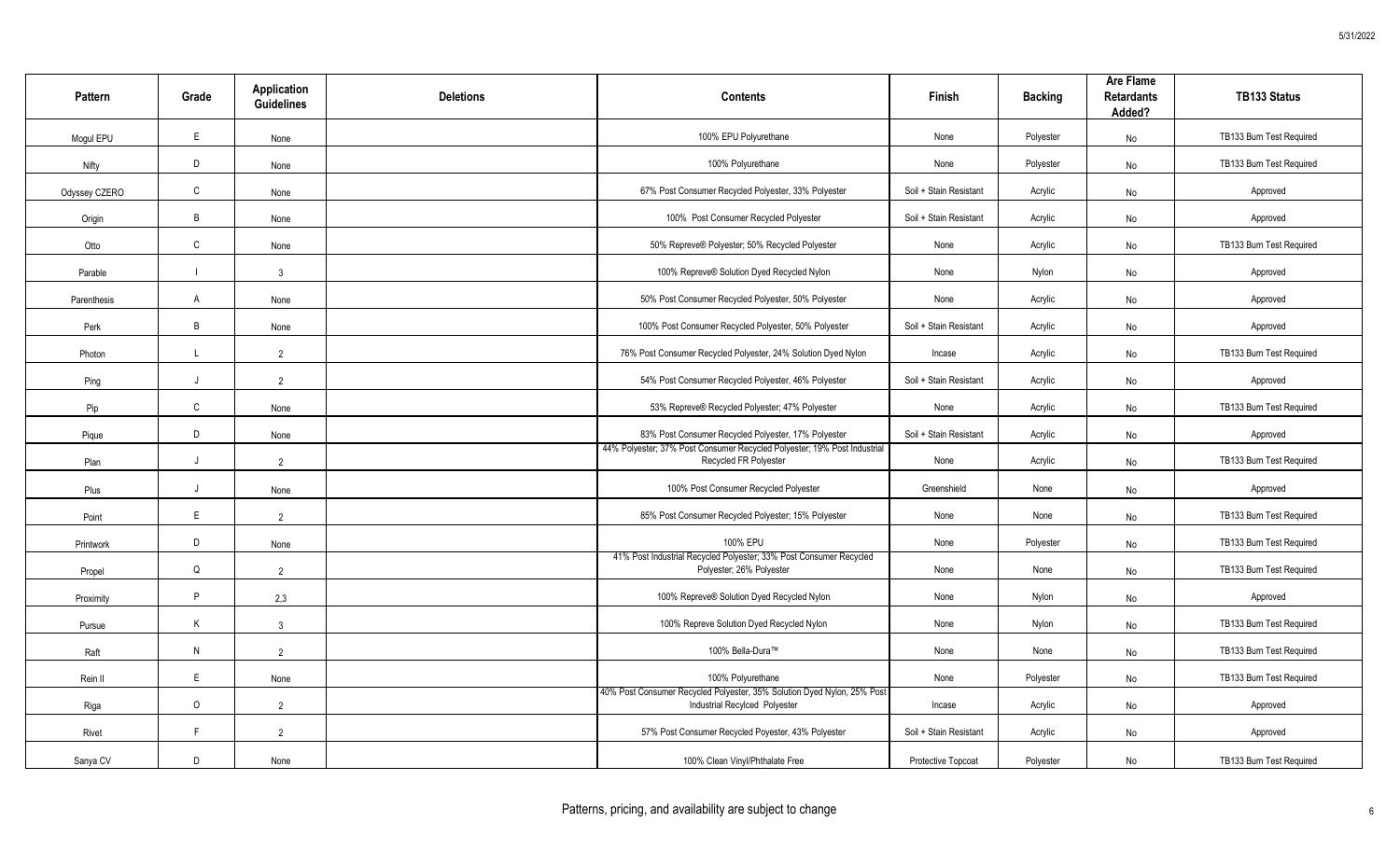| Pattern           | Grade        | Application<br><b>Guidelines</b> | <b>Deletions</b>                                            | <b>Contents</b>                                     | <b>Finish</b>      | <b>Backing</b> | <b>Are Flame</b><br><b>Retardants</b><br>Added? | <b>TB133 Status</b>      |
|-------------------|--------------|----------------------------------|-------------------------------------------------------------|-----------------------------------------------------|--------------------|----------------|-------------------------------------------------|--------------------------|
| Scrabble          | D            | None                             |                                                             | 73% Post Consumer Recycled Polyester, 27% Polyester | None               | None           |                                                 | Approved                 |
| Sensory CV        | $\mathsf{J}$ | $\overline{2}$                   |                                                             | 100% Clean Vinyl                                    | Protective Topcoat | Polyester      | No                                              | TB133 Burn Test Required |
| Shuttle           | M            | 1,2                              |                                                             | 89% Recycled Polyester; 11% Polyester               | Crypton Green      | None           | No                                              | TB133 Burn Test Required |
| Sidestep          | $\cdot$      | None                             |                                                             | 100% Polyurethane                                   | None               | Polyester      | No                                              | TB133 Burn Test Required |
| Silica            | $\mathsf F$  | None                             | Scroll to last page for colors available on Collette series | 100% Silicone                                       | None               | Polyester      | No                                              | Approved                 |
| Silica Arc        | J            | None                             |                                                             | 100% Silicone                                       | None               | Polyester      | No                                              | TB133 Burn Test Required |
| Silica Bauble     | T            | 2                                |                                                             | 100% Silicone                                       | None               | Polyester      | No                                              | TB133 Burn Test Required |
| Silica Blend      | G            | None                             | Scroll to last page for colors available on Collette series | 70% Polyurethane, 30% Silicone                      | None               | Polyester      | No                                              | TB133 Burn Test Required |
| Silica Bracket    | K            | $\overline{2}$                   |                                                             | 100% Silicone                                       | None               | Polyester      | No                                              | TB133 Burn Test Required |
| Silica Checker    | $\circ$      | $\overline{2}$                   |                                                             | 100% Silicone                                       | None               | Polyester      | No                                              | TB133 Burn Test Required |
| Silica Chopsticks | $\cdot$      | None                             |                                                             | 100% Silicone                                       | None               | Polyester      | No                                              | TB133 Burn Test Required |
| Silica Compass    | $\mathsf{N}$ | 2                                |                                                             | 100% Silicone                                       | None               | Polyester      | No                                              | Approved                 |
| Silica Cusp       | P            | $\overline{2}$                   |                                                             | 100% Silicone                                       | None               | Polyester      | No                                              | Approved                 |
| Silica Deflect    | $\mathbf{I}$ | $\overline{2}$                   |                                                             | 100% Silicone                                       | None               | Polyester      | No                                              | Approved                 |
| Silica Efforesce  | P            | 2                                |                                                             | 100% Silicone                                       | None               | Polyester      | No                                              | Approved                 |
| Silica Etc.       |              | None                             |                                                             | 100% Silicone                                       | None               | Polyester      | No                                              | Approved                 |
| Silica Etch       | F.           | None                             | Scroll to last page for colors available on Collette Series | 100% Silicone                                       | None               | Polyester      | No                                              | Approved                 |
| Silica Flick      | $\cdot$      | None                             |                                                             | 100% Silicone                                       | None               | Polyester      | No                                              | Approved                 |
| Silica Hoop       | M            | $\overline{2}$                   |                                                             | 100% Silicone                                       | None               | Polyester      | No                                              | Approved                 |
| Silica Jig        | T            | $\overline{2}$                   |                                                             | 100% Silicone                                       | None               | Polyester      | No                                              | Approved                 |
| Silica Kip        | $\cdot$      | None                             |                                                             | 100% Silicone                                       | None               | Polyester      | No                                              | Approved                 |
| Silica Leather    |              | None                             | Scroll to last page for colors available on Collette series | 100% Silicone                                       | None               | Polyester      | No                                              | Approved                 |
| Silica Likely     |              | None                             |                                                             | 100% Silicone                                       | None               | Polyester      | No                                              | TB133 Burn Test Required |
| Silica Strata     | K            | $\overline{2}$                   |                                                             | 100% Silicone                                       | None               | Polyester      | No                                              | Approved                 |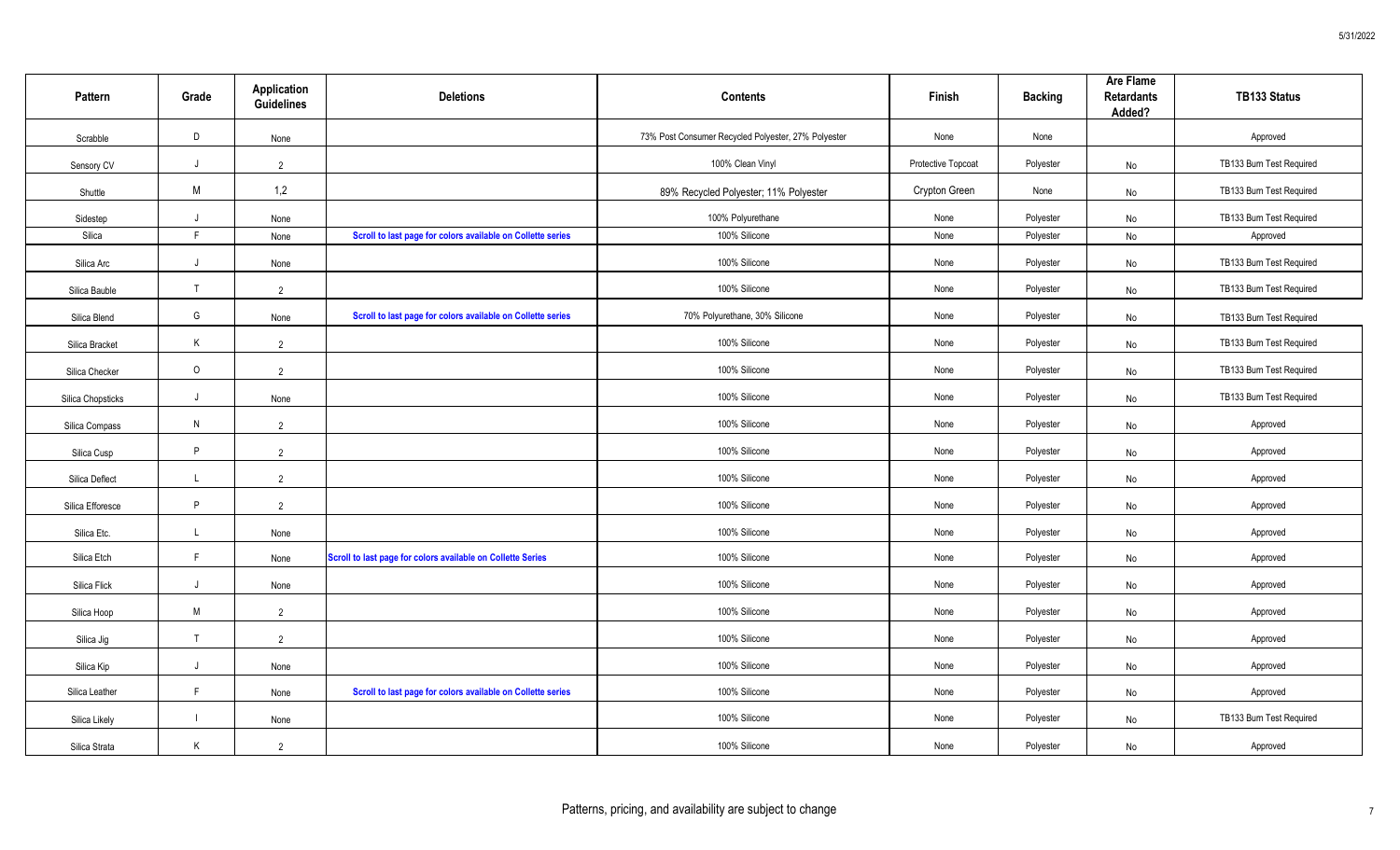| <b>Pattern</b>    | Grade        | Application<br><b>Guidelines</b> | <b>Deletions</b>                                            | <b>Contents</b>                                                                                       | Finish                 | <b>Backing</b> | <b>Are Flame</b><br><b>Retardants</b><br>Added? | <b>TB133 Status</b>      |
|-------------------|--------------|----------------------------------|-------------------------------------------------------------|-------------------------------------------------------------------------------------------------------|------------------------|----------------|-------------------------------------------------|--------------------------|
| Silica Stride     | K            | None                             |                                                             | 100% Silicone                                                                                         | None                   | Polyester      | No                                              | Approved                 |
| Silica Suede      | G            | None                             | Scroll to last page for colors available on Collette series | 70% Polyurethane, 30% Silicone                                                                        | None                   | Polyester      | No                                              | TB133 Burn Test Required |
| Silica Tao        | P            | 2                                |                                                             | 100% Silicone                                                                                         | None                   | Polyester      | No                                              | TB133 Burn Test Required |
| Silica Tech       | F.           | None                             | Scroll to last page for colors available on Collette series | 100% Silicone                                                                                         | None                   | Polyester      | No                                              | Approved                 |
| Silica Thatch     | $\mathbf{I}$ | $\overline{2}$                   |                                                             | 100% Silicone                                                                                         | None                   | Polyester      | No                                              | Approved                 |
| Silica Triad      |              | None                             | Scroll to last page for colors available on Collette series | 100% Silicone                                                                                         | None                   | Polyester      | No                                              | Approved                 |
| Site Line         | $\mathsf{T}$ | 2                                |                                                             | 55% Post Industrial Recycled Polyester; 29% Post Consumer Recycled<br>Polyester; 16% Nylon            | None                   | Acrylic        | No                                              | TB133 Burn Test Required |
| Skip              | D            | None                             |                                                             | 55% Post Consumer Recycled Polyester, 45% Polyester                                                   | Soil + Stain Resistant | Acrylic        | No                                              | Approved                 |
| Slice             | A            | $\overline{2}$                   |                                                             | 84% Post Consumer Recycled Polyester, 16% Polyester                                                   | None                   | Acrylic        | No                                              | Approved                 |
| Small Talk        | P            | $\overline{2}$                   |                                                             | 75% Post Consumer Polyester, 22% Solution Dyed Nylon, 3% Polyester                                    | Incase                 | Acrylic        | No                                              | TB133 Burn Test Required |
| Solace            | E            | None                             |                                                             | 49% Polyester, 41% Post Industrial Recycled Polyester, 10% Post Consumer<br><b>Recycled Polyester</b> | Soil + Stain Resistant | Acrylic        | No                                              | Approved                 |
| Solitaire         | F            | None                             |                                                             | 50% Repreve® Post Consumer Recycled Polyester; 50% Polyester                                          | Crypton Green          | None           | No                                              | TB133 Burn Test Required |
| Solo <sub>2</sub> | D            | $\mathbf{3}$                     |                                                             | 100% Recycled Nylon                                                                                   | Soil + Stain Resistant | Acrylic        | No                                              | Approved                 |
| Speakeasy         | E            | $\circ$                          |                                                             | 100% Clean Vinyl/Phthalate Free                                                                       | Protective Topcoat     | Polyester      | No                                              | TB133 Burn Test Required |
| Sport             | D            | None                             |                                                             | 98% Post Consumer Recycled Polyester; 2% Polyester                                                    | Crypton Green          | None           | No                                              | TB133 Burn Test Required |
| Spunk             | G            | $\overline{2}$                   |                                                             | 100% Clean Vinyl/Phthalate Free                                                                       | Protective Topcoat     | Polyester      | No                                              | TB133 Burn Test Required |
| Starboard         | $\mathsf{R}$ | $\overline{2}$                   |                                                             | 78% Bella-Dura® Solution Dyed Recycled Polyolefin, 22% Solution Dyed<br>Nylon                         | Soil + Stain Resistant | Acrylic        | No                                              | TB133 Burn Test Required |
| Strum             |              | None                             |                                                             | 100% Bella-Dura™                                                                                      | None                   | None           | No                                              | TB133 Burn Test Required |
| Strut             | $\mathsf{C}$ | $\overline{2}$                   |                                                             | 52% Post Consumer Recycled Polyester, 48% Polyester                                                   | Soil + Stain Resistant | Acrylic        | No                                              | Approved                 |
| Synergy           | D            | None                             |                                                             | 71% Post Consumer Recycled Polyester, 29% Polyester                                                   | Crypton Green          | Crypton Green  | No                                              | TB133 Burn Test Required |
| Syntax            | $\mathsf{C}$ | None                             |                                                             | 50% Post Consumer Recycled Polyester, 50% Polyester                                                   | Soil + Stain Resistant | Acrylic        | No                                              | Approved                 |
| Tack              | $\mathsf{C}$ | None                             |                                                             | 57% Repreve® Recycled Polyester; 43% Polyester                                                        | None                   | Acrylic        | No                                              | TB133 Burn Test Required |
| Tanner            | $\mathsf{C}$ | None                             |                                                             | 100% Polyurethane / PVC Free                                                                          | None                   | Polyester      | No                                              | TB133 Burn Test Required |
| Tesla             | $\mathbf{I}$ | 2                                |                                                             | 74% Post Consumer Polyester, 26% Solution Dyed Nylon                                                  | Incase                 | Acrylic        | No                                              | TB133 Burn Test Required |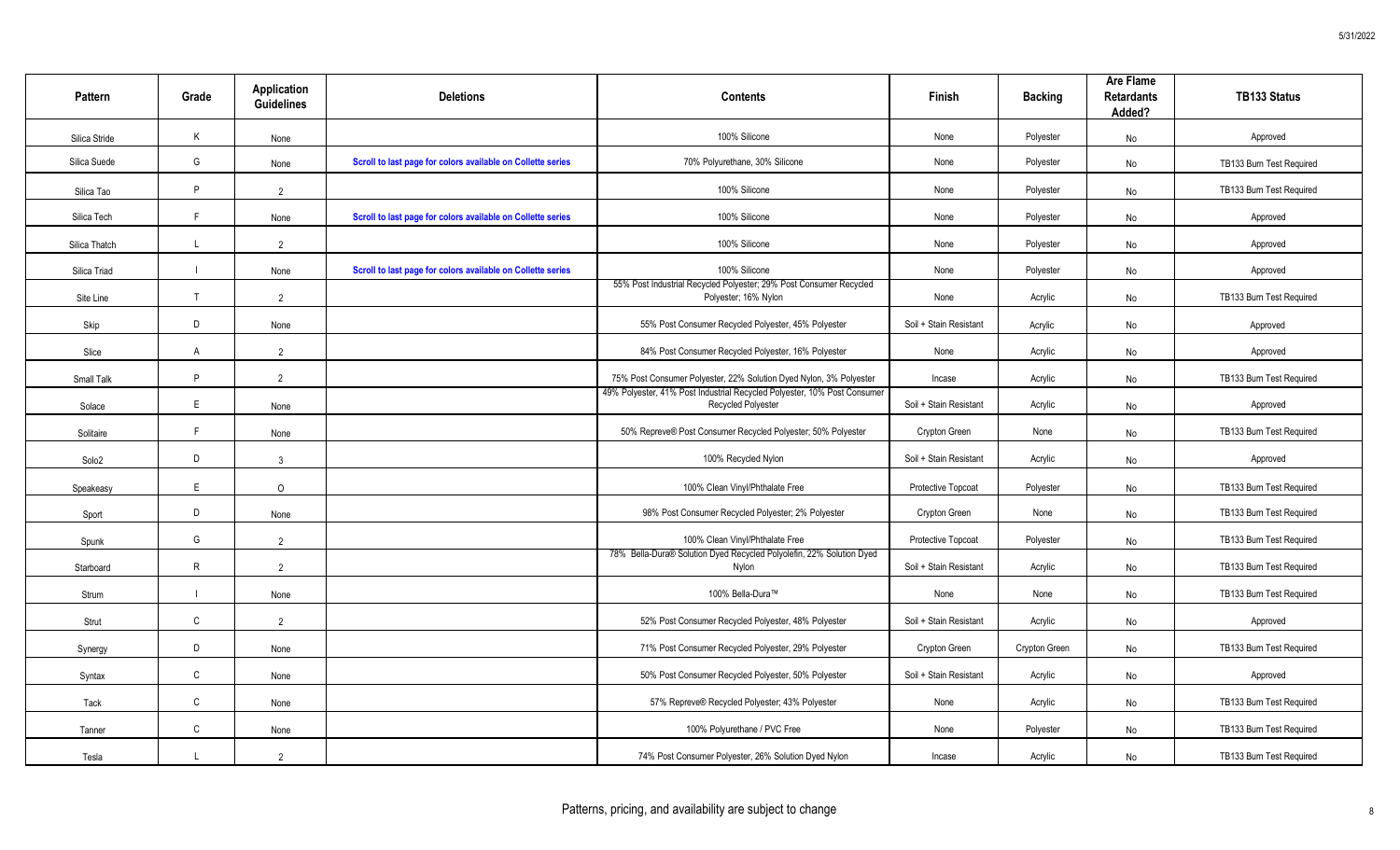| Pattern                                                                                                                       | Grade          | Application<br><b>Guidelines</b> | <b>Deletions</b> | <b>Contents</b>                                                                                        | Finish                 | <b>Backing</b> | <b>Are Flame</b><br><b>Retardants</b><br>Added? | TB133 Status             |
|-------------------------------------------------------------------------------------------------------------------------------|----------------|----------------------------------|------------------|--------------------------------------------------------------------------------------------------------|------------------------|----------------|-------------------------------------------------|--------------------------|
| <b>Tradition CZERO</b>                                                                                                        | B.             | None                             |                  | 72% Post Consumer Recycled Polyester, 28% Polyester                                                    | Soil + Stain Resistant | Acrylic        | No                                              | Approved                 |
| Trapeze                                                                                                                       | S              | 2,3                              |                  | 100% Repreve Solution Dyed Recycled Nylon                                                              | None                   | Nylon          | No                                              | Approved                 |
| Tribeca CV                                                                                                                    | $\mathsf{C}$   | None                             |                  | 100% Clean Vinyl                                                                                       | Protective Topcoat     | Polyester      | No                                              | TB133 Burn Test Required |
| Turin                                                                                                                         | M              | 2                                |                  | 57% Post Consumer Recycled Polyester, 30% Solution Dyed Nylon, 13% Post<br><b>Industrial Polyester</b> | Incase                 | Acrylic        | No                                              | Approved                 |
| Uplift                                                                                                                        | $\Omega$       | $\overline{2}$                   |                  | 67% Solution Dyed Recycled Polyeolefin, 33% Solution Dyed Nylon                                        | Soil + Stain Resistant | Acrylic        | No                                              | Approved                 |
| Vanguard                                                                                                                      | $\mathsf{C}$   | None                             |                  | 100% CLEAN VINYL                                                                                       | Protective Topcoat     | Polyester      | No                                              | TB133 Burn Test Required |
| Velocity                                                                                                                      | G              | 2                                |                  | 100% Polyurethane                                                                                      | None                   | Polyester      | No                                              | TB133 Burn Test Required |
| Via                                                                                                                           | $\Gamma$       | None                             |                  | 69% Post Consumer Recycled Polyester, 31% Polyester                                                    | Soil + Stain Resistant | Acrylic        | No                                              | Approved                 |
| Vitality                                                                                                                      |                | $\overline{2}$                   |                  | 100% Vinyl                                                                                             | Soil + Stain Resistant | Polyester      | No                                              | TB133 Burn Test Required |
| Vox                                                                                                                           | $\overline{B}$ | None                             |                  | 100% Post Consumer Recycled Polyester                                                                  | Soil + Stain Resistant | Latex          | No                                              | Approved                 |
| Wander                                                                                                                        | N              | 2                                |                  | 71% Post Consumer Polyeser, 29% Solution Dyed Nylon                                                    | Teflon                 | Acrylic        | No                                              | Approved                 |
| Waver                                                                                                                         |                | 2                                |                  | 63% Post Consumer Recycled Poyester, 37% Polyester                                                     | Crypton Green          | Crypton Green  | No                                              | TB133 Burn Test Required |
| <b>Weaving Palettes</b>                                                                                                       | K              | None                             |                  | 54% Cotton, 30% Solution Dyed Nyon, 16% Post Consumer Recycled<br>Polyester                            | Incase                 | Acrylic        | No                                              | TB133 Burn Test Required |
| Whim                                                                                                                          |                | 3                                |                  | 100% Repreve® Solution Dyed Recycled Nylon                                                             | None                   | Nylon          | No                                              | Approved                 |
| <b>Whit EPU</b><br><b>Available Colors:</b><br>507,540,551,595,562,650,661,<br>705,727,760. All other color are<br>restricted | C              | None                             |                  | 100% EPU Polyurethane                                                                                  | None                   | Polyester      | No                                              | TB133 Burn Test Required |
| Zipped                                                                                                                        |                | None                             |                  | 100% Polyurethane / PVC Free                                                                           | None                   | Polyester      | No                                              | TB133 Burn Test Required |

Colors available on Collette series: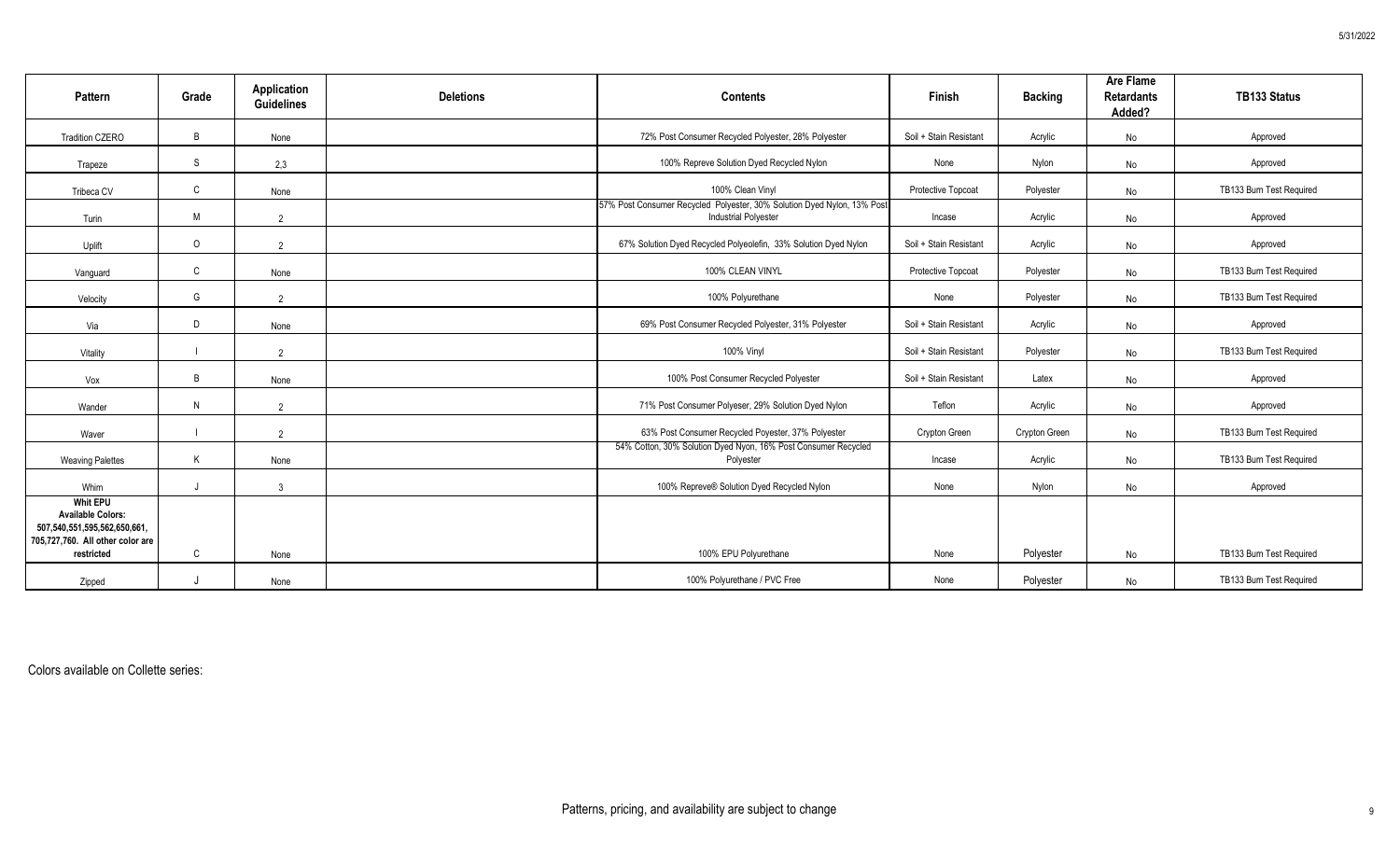|                |       | Application |                     |          |        |                | Are Flame         |              |
|----------------|-------|-------------|---------------------|----------|--------|----------------|-------------------|--------------|
| Pattern        | Grade | Guidelines  | <b>Deletions</b>    | Contents | Finish | <b>Backing</b> | <b>Retardants</b> | TB133 Status |
|                |       |             |                     |          |        |                | Added?            |              |
|                |       |             | 09122386 Alloy      |          |        |                |                   |              |
|                |       |             | 09122430 Burnished  |          |        |                |                   |              |
|                |       |             | 09122452 Cumulus    |          |        |                |                   |              |
|                |       |             | 09122463 Dewpoint   |          |        |                |                   |              |
|                |       |             | 09122496 Ginger     |          |        |                |                   |              |
|                |       |             | 09122518 Haze       |          |        |                |                   |              |
|                |       |             | 09122573 Quartz     |          |        |                |                   |              |
|                |       |             | 09126511 Canyon     |          |        |                |                   |              |
|                |       |             | 09126599 Sands      |          |        |                |                   |              |
|                |       |             | 09143385 Lotus      |          |        |                |                   |              |
|                |       |             | 09143341 Flax       |          |        |                |                   |              |
|                |       |             | 09143308 Chrome     |          |        |                |                   |              |
| Silica -       |       |             | 09143429 Shale      |          |        |                |                   |              |
|                |       |             | 09157784 Almond     |          |        |                |                   |              |
|                |       |             | 09157795 Barley     |          |        |                |                   |              |
|                |       |             | 09157872 Doe        |          |        |                |                   |              |
|                |       |             | 09157894 Flint      |          |        |                |                   |              |
| Silica Etch    |       |             | 09158048 Wistful    |          |        |                |                   |              |
|                |       |             | 09141438 Almond     |          |        |                |                   |              |
|                |       |             | 09141460 Barley     |          |        |                |                   |              |
|                |       |             | 09141493 Dove       |          |        |                |                   |              |
|                |       |             | 09141515 Dune       |          |        |                |                   |              |
| Silica Leather |       |             | 09141592 Lichen     |          |        |                |                   |              |
|                |       |             |                     |          |        |                |                   |              |
|                |       |             | 09127941 Fog        |          |        |                |                   |              |
|                |       |             | 09127919 Macadamia  |          |        |                |                   |              |
|                |       |             | 09127930 Mineralize |          |        |                |                   |              |
|                |       |             | 09127941 Paloma     |          |        |                |                   |              |
|                |       |             | 09127963 Sandstone  |          |        |                |                   |              |
|                |       |             | 09127985 Verdigris  |          |        |                |                   |              |
| Silica Tech    |       |             | 09143550 Ash        |          |        |                |                   |              |